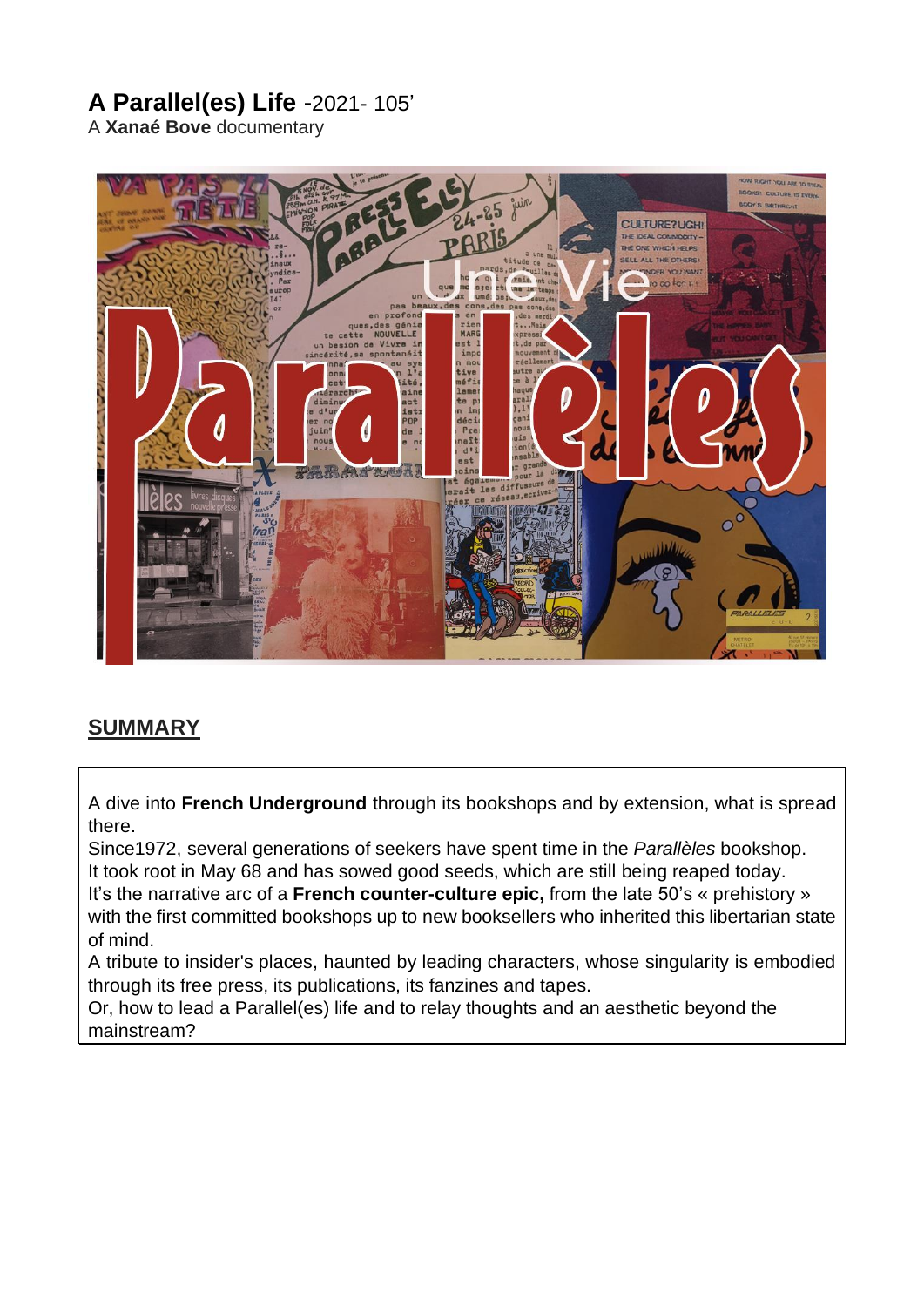## **TECHNICAL INFORMATIONS**

With Philippe BONE, Christophe BOURSEILLER**,** Françoise DROULERS, David DUFRESNE, Patrice VAN EERSEL, Henri-Jean ENU**,** MARSU**,** Daniel PARIS-CLAVEL, Géant VERT,Thierry DELAVAU…. And 'round 20 other witnesses….



Henri-Jean Enu, Charlotte Dugrand, Marsu

| <b>SCRIPT &amp; DIRECTION</b><br>SOUND-PRODUCTION | Xanaé BOVE                       |
|---------------------------------------------------|----------------------------------|
| <b>IMAGE</b>                                      | <b>Steph ZEMORE</b>              |
| <b>EDITING</b>                                    | Nadine VERDIER & Bruno BERVAS    |
| <b>SOUND EDITING</b><br><b>MIX</b>                | <b>Pierre CARRASCO</b>           |
| SPECIAL EFFECTS                                   | <b>Justine GASQUET</b>           |
| <b>DISTRIBUTION</b>                               | <b>ISKRA-Matthieu De Laborde</b> |
|                                                   |                                  |

COLOUR GRADING Mariana POTTIER

### **MUSIC**

Nicolas DOWNSTAIRS -RED NOISE- NEU!- FILLE QUI MOUSSE-BERURIER NOIR- GUERNICA - ACHWGHA NEY WODEI – THE OSCILLATION …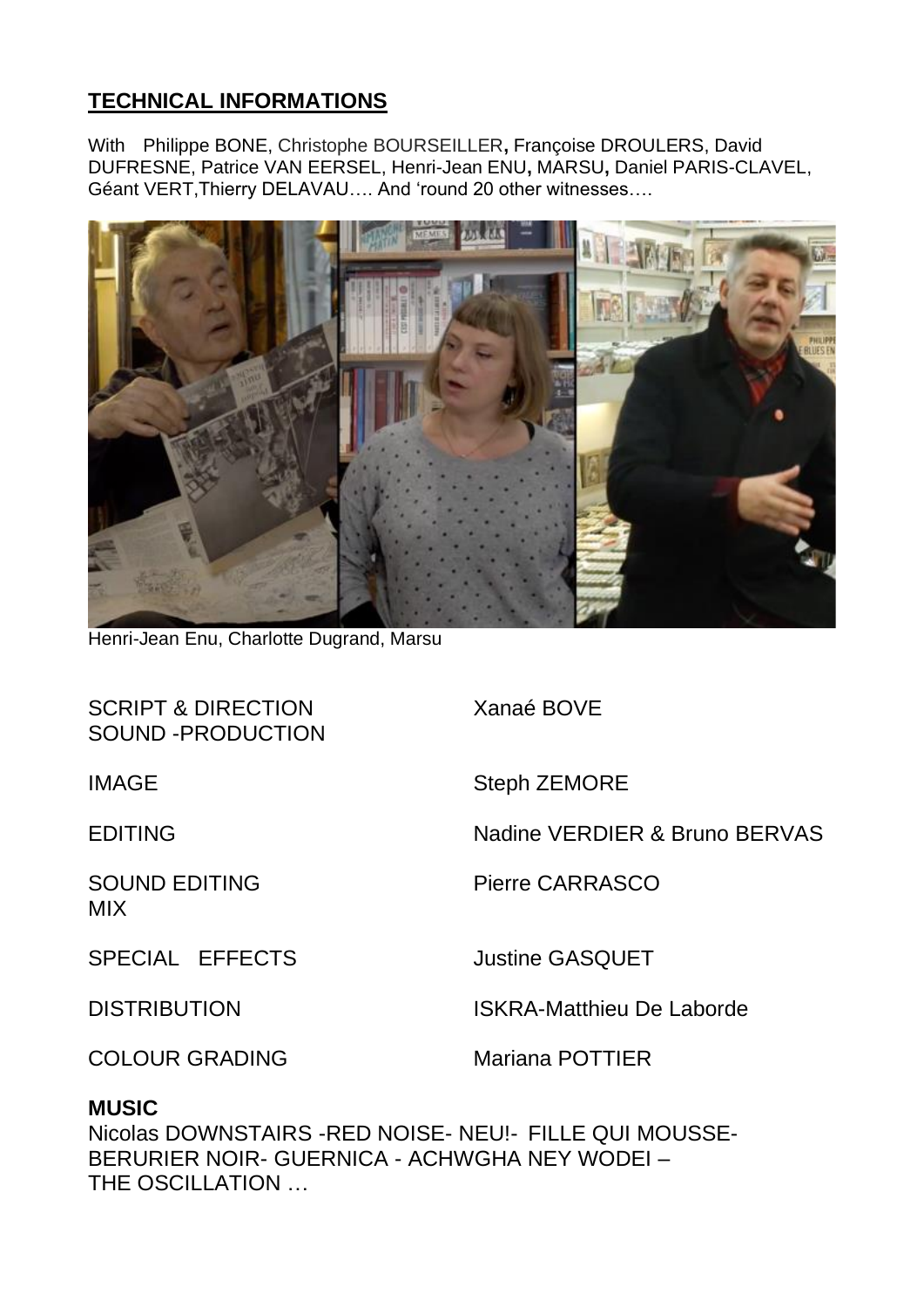## More than ever A Parallel Life is needed.

There are a few books, but no film about what was called parallel press in the 70s, even less about Parallèles booshop. Nevertheless, in about half a decade, *Parallèles* bookshop became a symbol of French underground, an antidote to a gentrified and museum-alike Paris. Making that film is a political act, etymologically speaking it's about the City's matters, a mini world where micro societies keep on mixing, differently, discreetly, surely, actively.



France is not only the land of gastronomy and fashion, it is also the country of a critical thought, still in movement.

Parallel to the yéyés, we have had a large pan of underground music –which partly embodies the documentary's soundtrack. Parallel to the innovative Anglo-Saxon Free Press and mainstream press, we have had a parallel press whose *Actue*l is the most famous side, but have you ever opened a *Paraplui*e (umbrella)?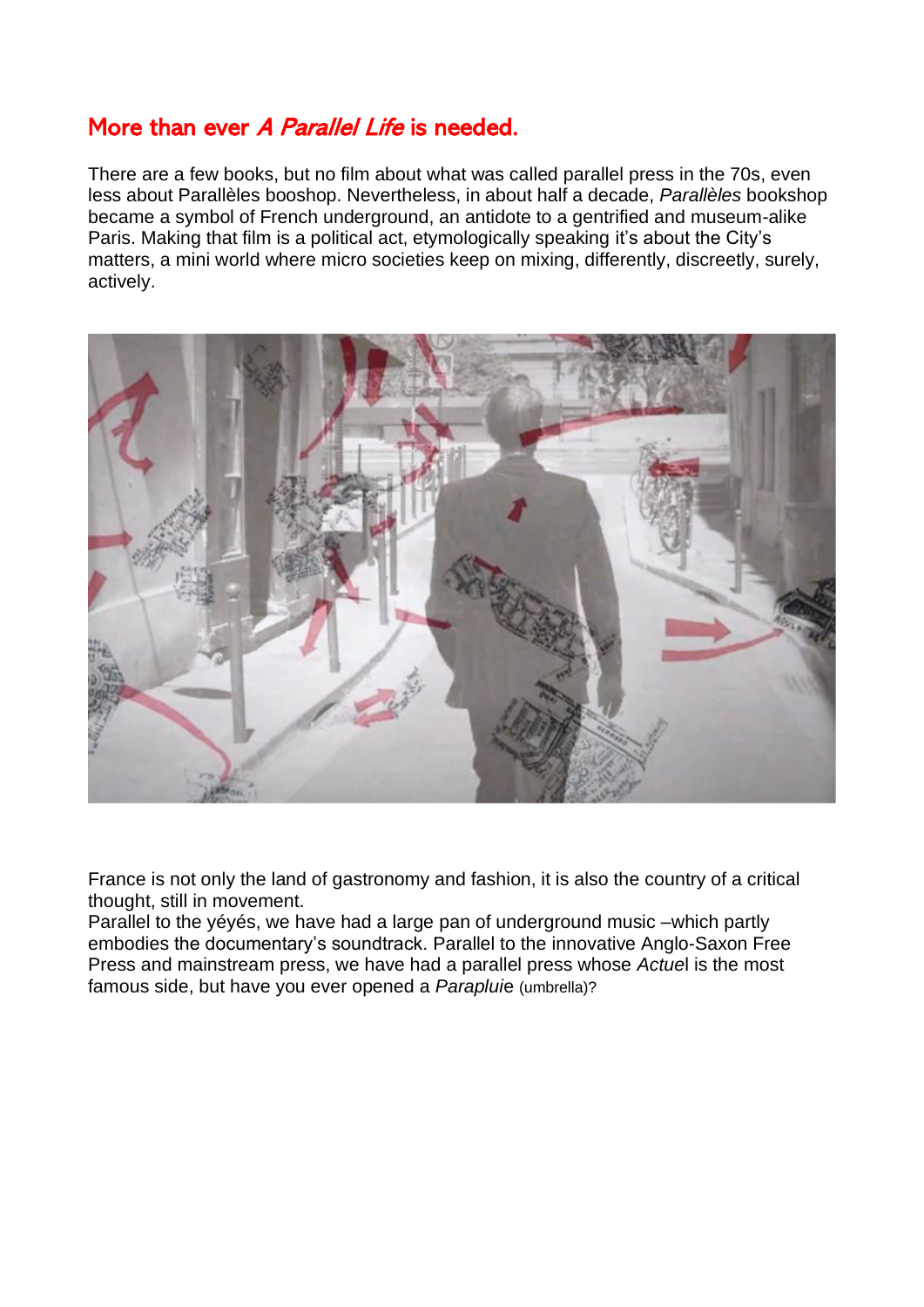

Do you think you know it *All*? (*Tout* in the original version)



*A Parallel(es) Life* **is here to help you time-travelling in an invigorating way, to the 70s 'till now. To reproduce a French map, filled with alternative places, first Punk fiefdoms, trailblazers US comics's publishers**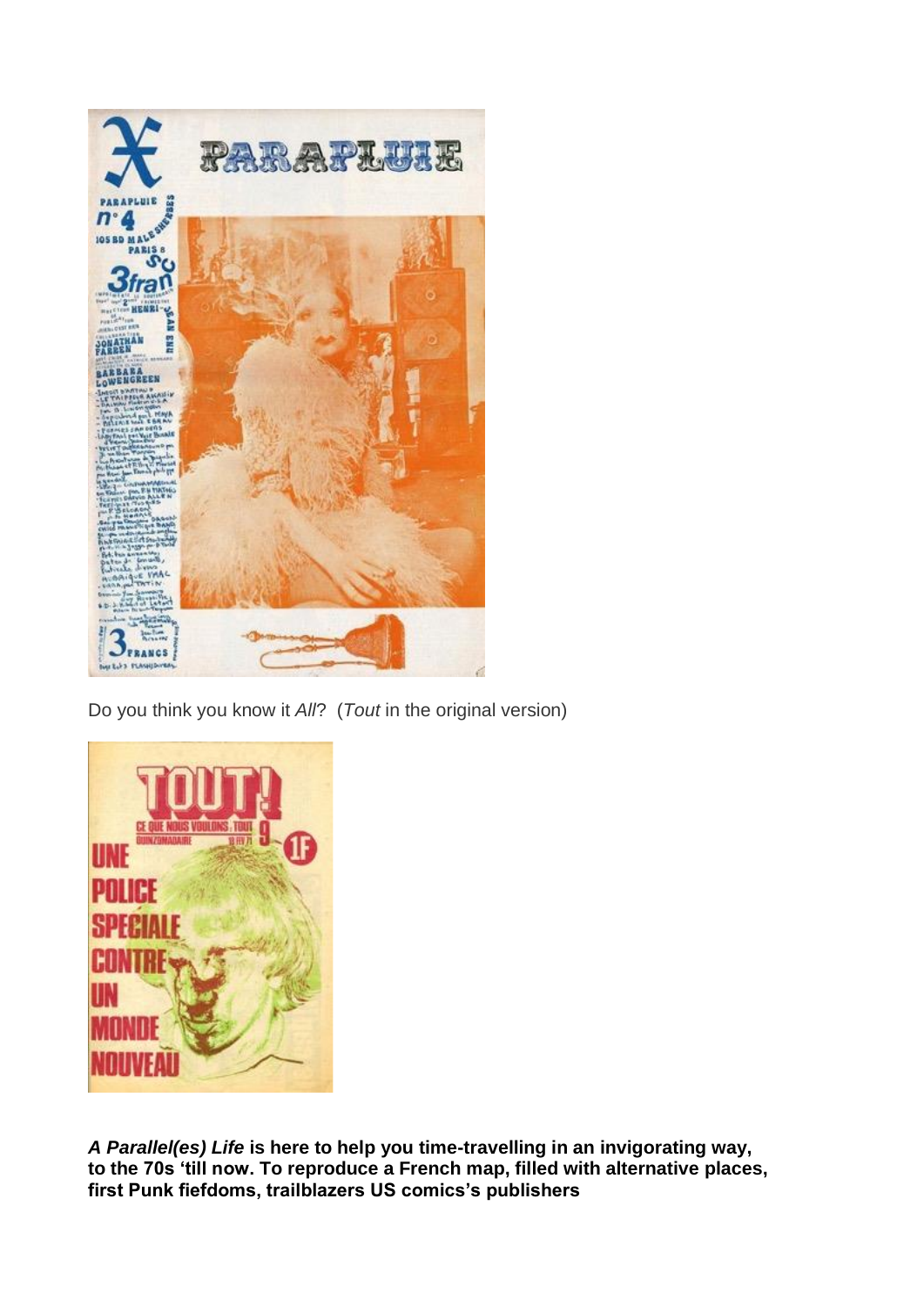Those places are a different and unseen way of living in the city, creating bridges between people and places. A way of making the space more dynamic -even, more dynamite.



A documentary in tribute to all those purveyors, above all, the booksellers, true alternatives to formatting.

Whoever says "mentor", says **filiation.** It exists within movements: punk being in some way the heirs of situationism, the anti-imperialist approach of the young *Quilombo* joining the anti-colonialism of François Maspero's historic bookseller, *La Joie de Lire*, the hippies being the precursors of the current ecological movement...

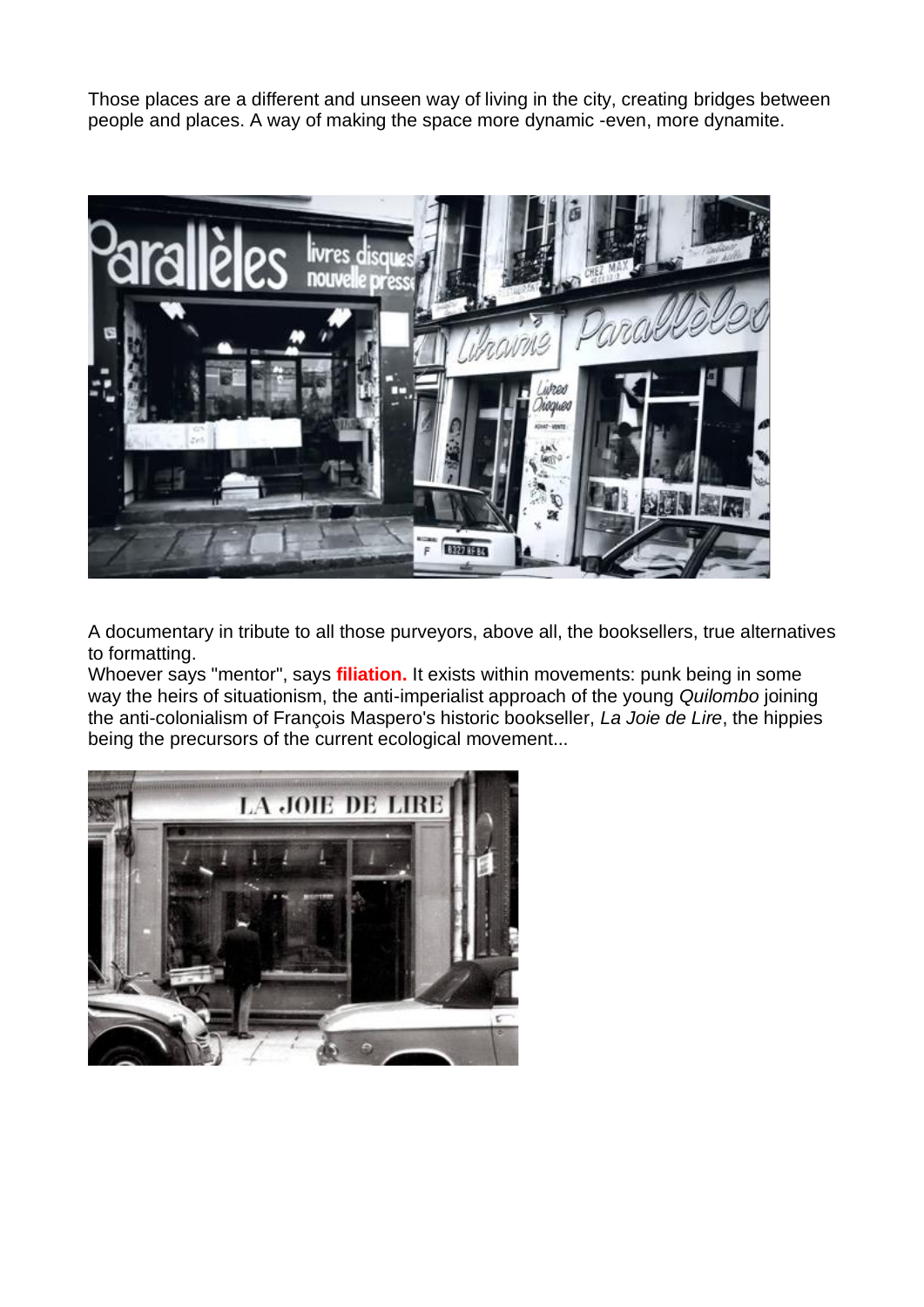

Françoise Droulers, Philippe Bone, Philippe Thyière

**This film is for all those who wish to get off the beaten track, for the curious, the strollers, all those who wish to lead** *A Parallel(les) Life* **in which Time is dilated, curiosity a concrete fact and profitability, an abstract notion.**